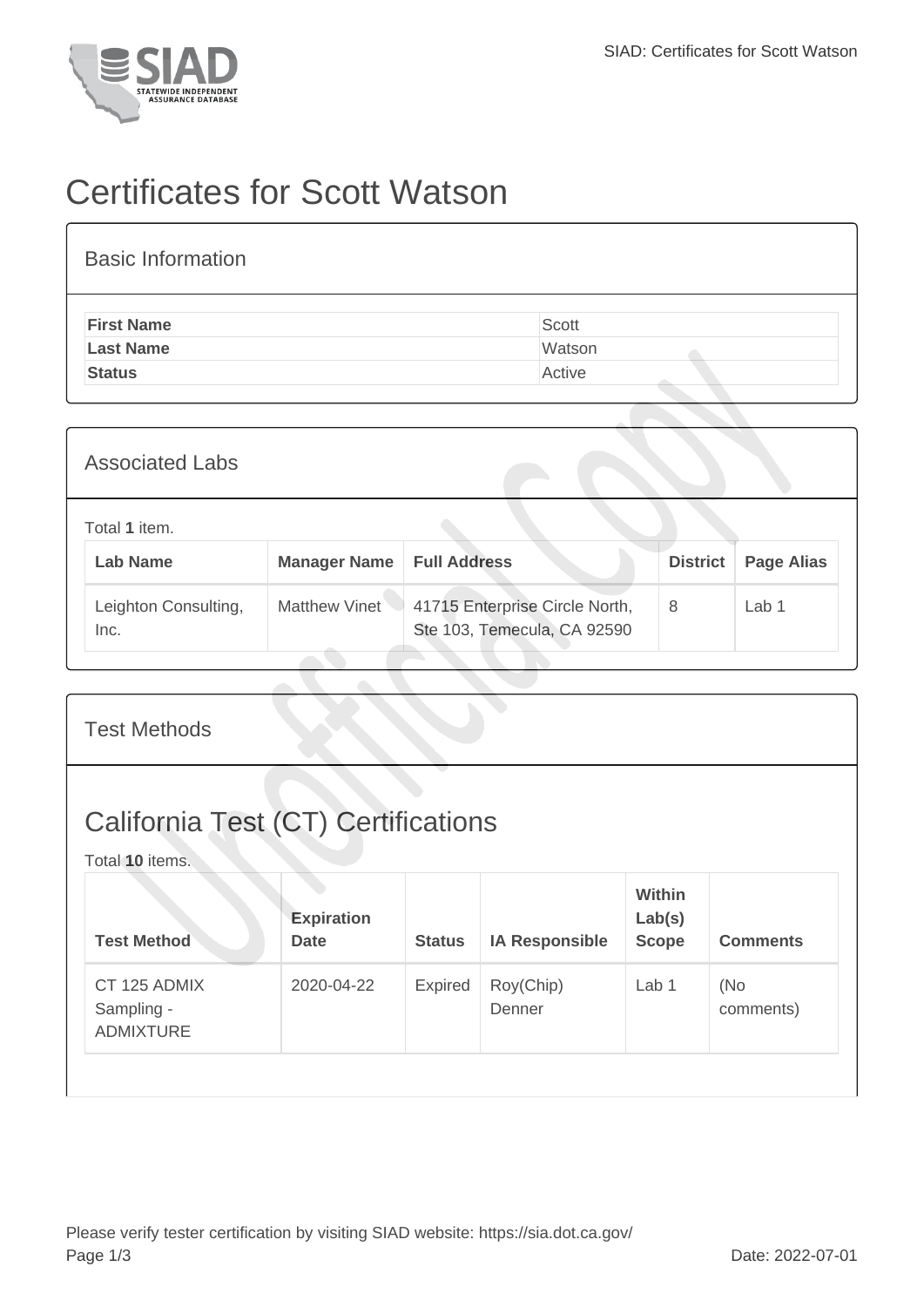

| <b>Test Method</b>                                                                 | <b>Expiration</b><br><b>Date</b> | <b>Status</b>  | <b>IA Responsible</b> | Within<br>Lab(s)<br><b>Scope</b> | <b>Comments</b>   |
|------------------------------------------------------------------------------------|----------------------------------|----------------|-----------------------|----------------------------------|-------------------|
| CT 125 AGG Sampling<br>- AGGREGATES (JTCP<br>$-HMA I / S&A)$                       | 2023-04-10                       | Active         | Roy(Chip)<br>Denner   | Lab <sub>1</sub>                 | (No<br>comments)  |
| CT 125 AGG Sampling<br>- AGGREGATES                                                | 2025-03-29                       | Active         | Robby Rodriguez       | Lab <sub>1</sub>                 | (No<br>comments)  |
| CT 125 BIT Sampling -<br><b>BITUMINOUS</b>                                         | 2020-04-22                       | Expired        | Roy(Chip)<br>Denner   | Lab <sub>1</sub>                 | (No)<br>comments) |
| CT 125 CEM Sampling<br>- CEM                                                       | 2020-04-22                       | <b>Expired</b> | Roy(Chip)<br>Denner   | Lab <sub>1</sub>                 | (No<br>comments)  |
| CT 125 GEN Sampling -<br><b>GENERAL</b>                                            | 2025-03-29                       | Active         | Robby Rodriguez       | Lab <sub>1</sub>                 | (No<br>comments)  |
| CT 125 HMA Sampling<br>- HMA (JTCP - HMA I)                                        | 2020-04-22                       | <b>Expired</b> | Roy(Chip)<br>Denner   | Lab <sub>1</sub>                 | (No<br>comments)  |
| CT 216 Relative<br>Compaction - Soils and<br>Aggregates (JTCP -<br><b>S&amp;A)</b> | 2020-04-22                       | <b>Expired</b> | Roy(Chip)<br>Denner   | Lab <sub>1</sub>                 | (No<br>comments)  |
| CT 231 Relative<br><b>Compaction - Nuclear</b><br>Gage                             | 2024-03-29                       | Active         | Robby Rodriguez       | Lab <sub>1</sub>                 | (No<br>comments)  |
| CT 375 AC Density by<br>Nuclear Gage                                               | 2022-04-03                       | <b>Expired</b> | Roy(Chip)<br>Denner   | Lab <sub>1</sub>                 | (No<br>comments)  |